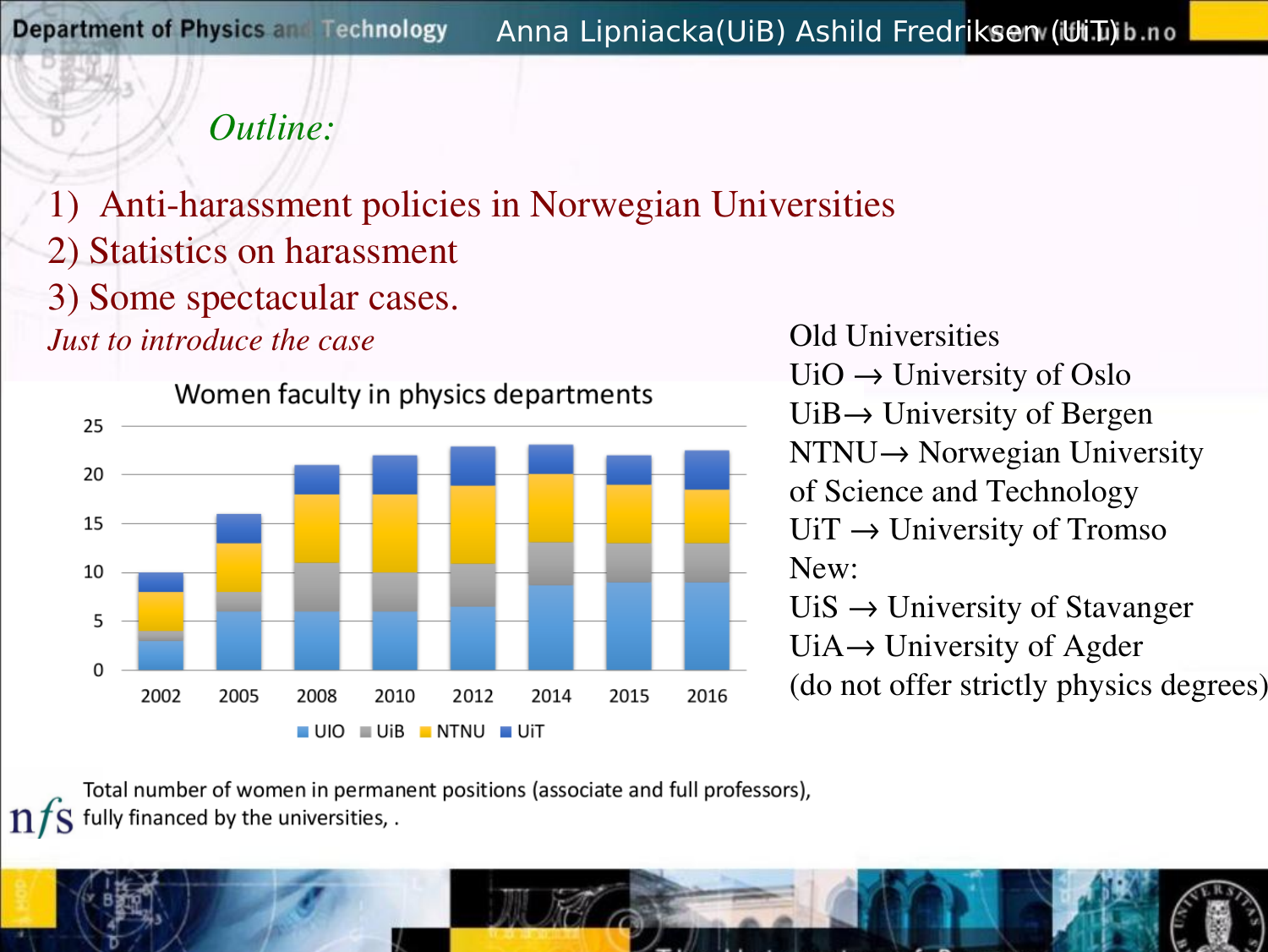#### **Definitions of harassment**

UiB: Sexual harassment means any form of unwanted sexual attention that is intended to be effect of being offensive, intimidating, hostile, degrading, humiliating, or troublesome.

UiT: Sexual harassment means unwanted conduct of a sexual nature, or other conduct based on sex affecting the dignity of women and men at work. This can include unwelcome physical, verbal or non verbal conduct. **The essential characteristic of sexual harassment is that it is unwanted by the recipient, that** 

#### **it is for each individual to determine what behaviour is acceptable to them and what they regard as offensive.**

NTNU:In addition to the above, more concrete points:

Verbal harassment: For example, sexual innuendoes and suggestions or comments on someone's body, appearance or private life.

Non-verbal harassment: For example, intrusive staring, body movements, viewing of sexual images, indecent exposure and similar, spoken and/or written.

Physical harassment: Everything from unwanted touching, hugging and kissing to assault such as rape and attempted rape. For example, if you feel pressured to have sexual intercourse, or perform sexual acts, with someone who abuses their position or power over others – see Section 295 of the General Civil Penal Code [straffeloven].

UiO: Sexual harassment is any kind of unwanted sexual attention that has the purpose or effect of being offensive, intimidating, hostile, degrading, humiliating or troublesome.

"Sexual attention" refers to attention of sexual nature or sexually explicit attention. Attention may be verbal, non verbal or physical.

Sexual harassment can include everything from looks, comments and unwanted touch. Sending photos or videos with sexual content via letter, telephone or internet may also be included.

In order for something to be sexual harassment, the attention must be undesirable. That means neither should it be welcome nor reciprocal.

#### Harassment is when you feel harassed -> would be a simpler definition..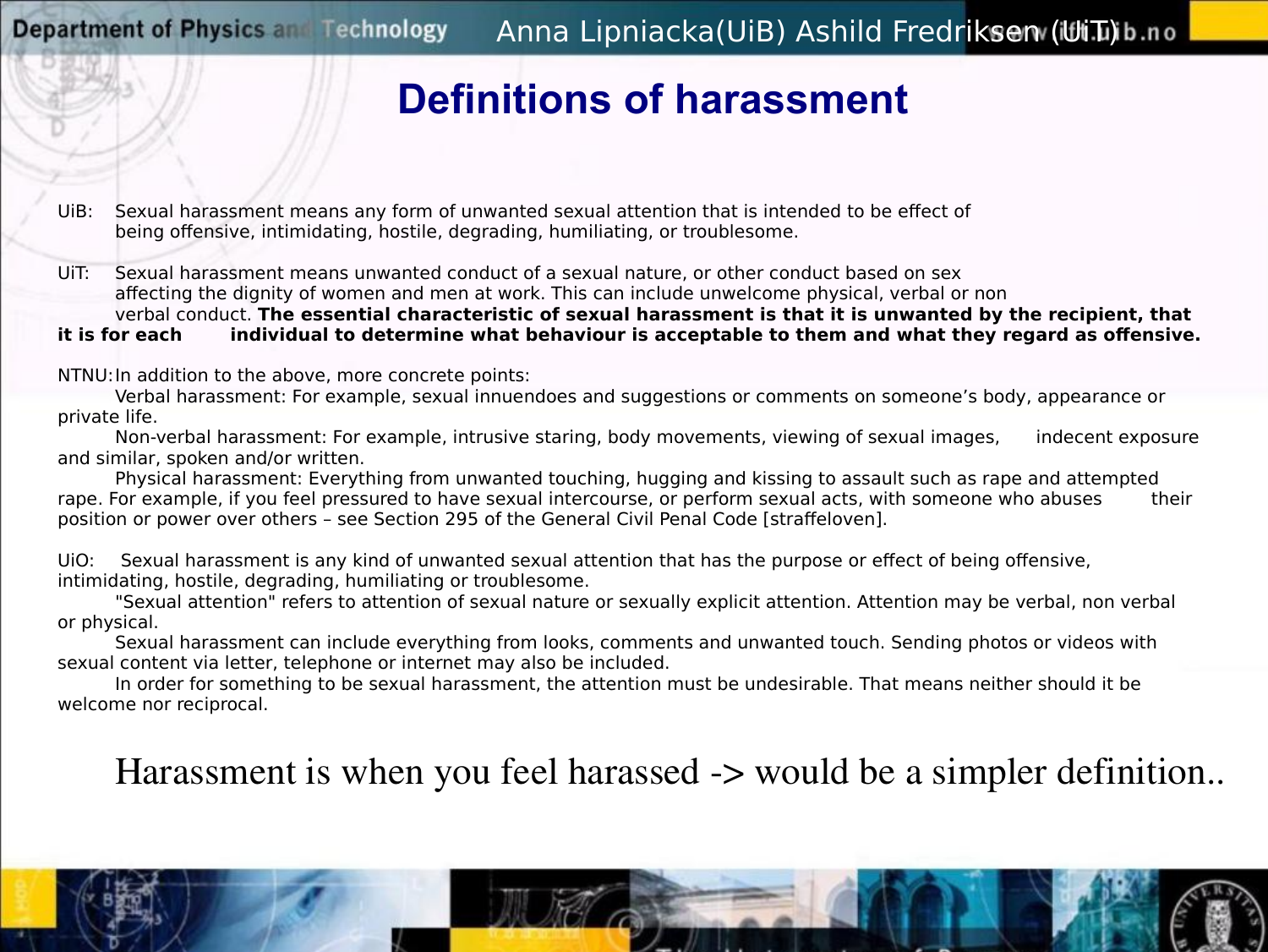# **Harassment handling**

Languages: Web pages in Norwegian and English in all University pages:

Categorized under:

- Unacceptable behavior - harassment and conflict , censurable conditions (NTNU) anonymous form

- Red category/anonymous form – serious and critical matters (UiS)  $\Box$  anonymous form

- Sexual harassment separate category (UiT)

- Reporting censurable conditions for employees at UiO (whistle-blowing)/ login/anonymous form Speak up about the learning environment (for students) (UiO)  $\Box$  login/anonymous form

- Student pages  $\Box$  Speak up/critical incidents  $\Box$ login/form (UiB, anonymous possible) Employee's pages  $\equiv$  HSE pages  $\equiv$  third party violence and threats  $\equiv$  login/form (UiB)

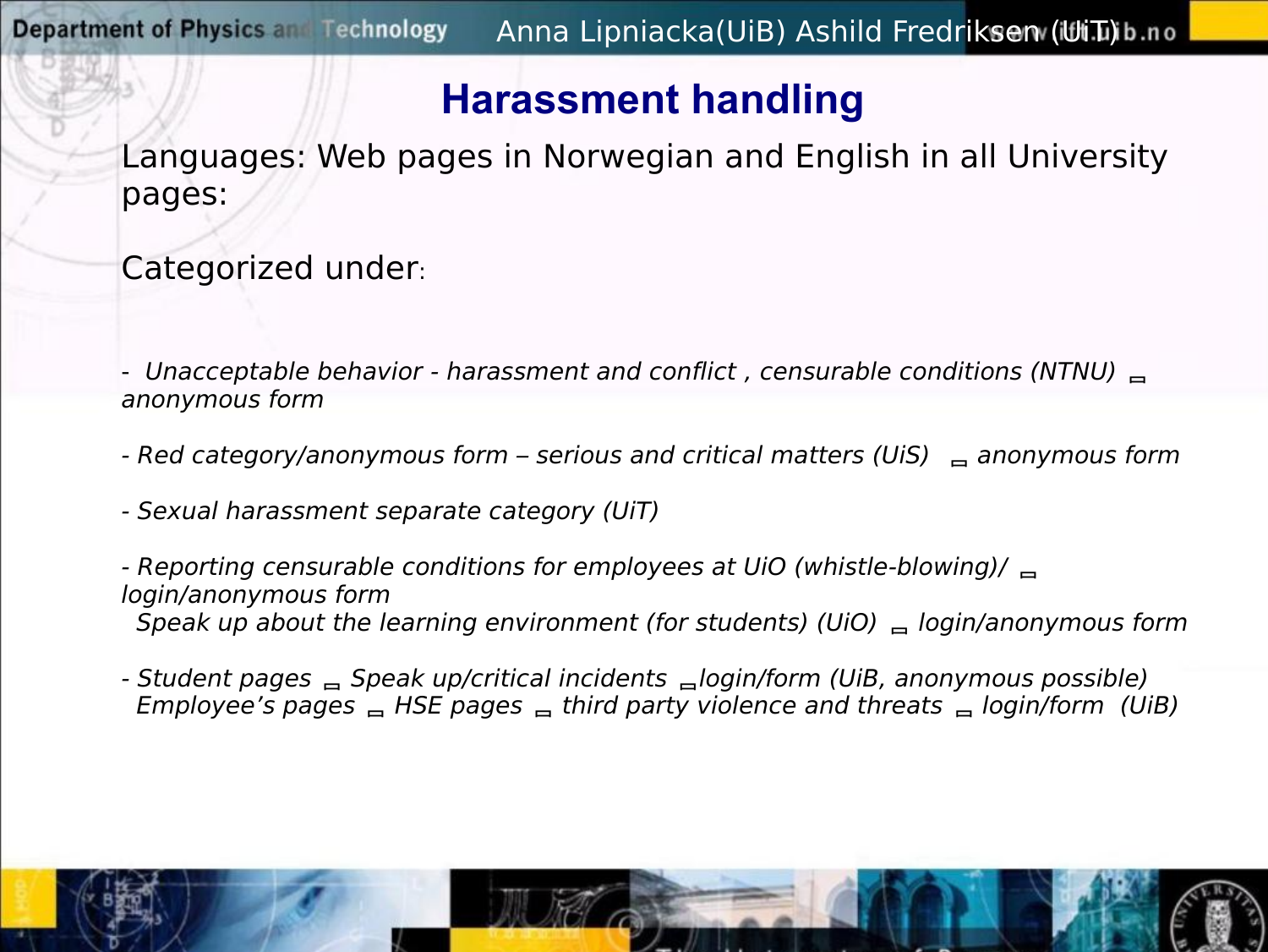#### **Harassment handling**

Web pages in Norwegian and English in all University pages:

NTNU:

<https://innsida.ntnu.no/wiki/-/wiki/Norsk/Seksuell+trakassering> UiB:

[https://www.uib.no/en/student/113094/speak-about-student-envi](https://www.uib.no/en/student/113094/speak-about-student-environment) [ronment](https://www.uib.no/en/student/113094/speak-about-student-environment)

 Employes whisteblower rules [https://regler.app.uib.no/regler/Del-3-Personal-og-HMS/3.1-Personal](https://regler.app.uib.no/regler/Del-3-Personal-og-HMS/3.1-Personalforvaltning/3.1.6-Varsling/Retningslinjer-for-varsling-ved-Universitetet-i-Bergen/) [forvaltning/3.1.6-Varsling/Retningslinjer-for-varsling-ved-Universi](https://regler.app.uib.no/regler/Del-3-Personal-og-HMS/3.1-Personalforvaltning/3.1.6-Varsling/Retningslinjer-for-varsling-ved-Universitetet-i-Bergen/) [tetet-i-Bergen/](https://regler.app.uib.no/regler/Del-3-Personal-og-HMS/3.1-Personalforvaltning/3.1.6-Varsling/Retningslinjer-for-varsling-ved-Universitetet-i-Bergen/)  $\overline{a}$ 

UiS:<https://www.uis.no/nb/si-ifra#/> <https://www.uis.no/en/let-us-know> UiO:<https://www.uio.no/english/about/hse/>

Web pages for students better than for employees, more recent?

Information for employees could be better divided to:

- how not to harass anybody (what can be perceived as harassment)
- what to do if you see somebody being harassed
- what to do if you are harassed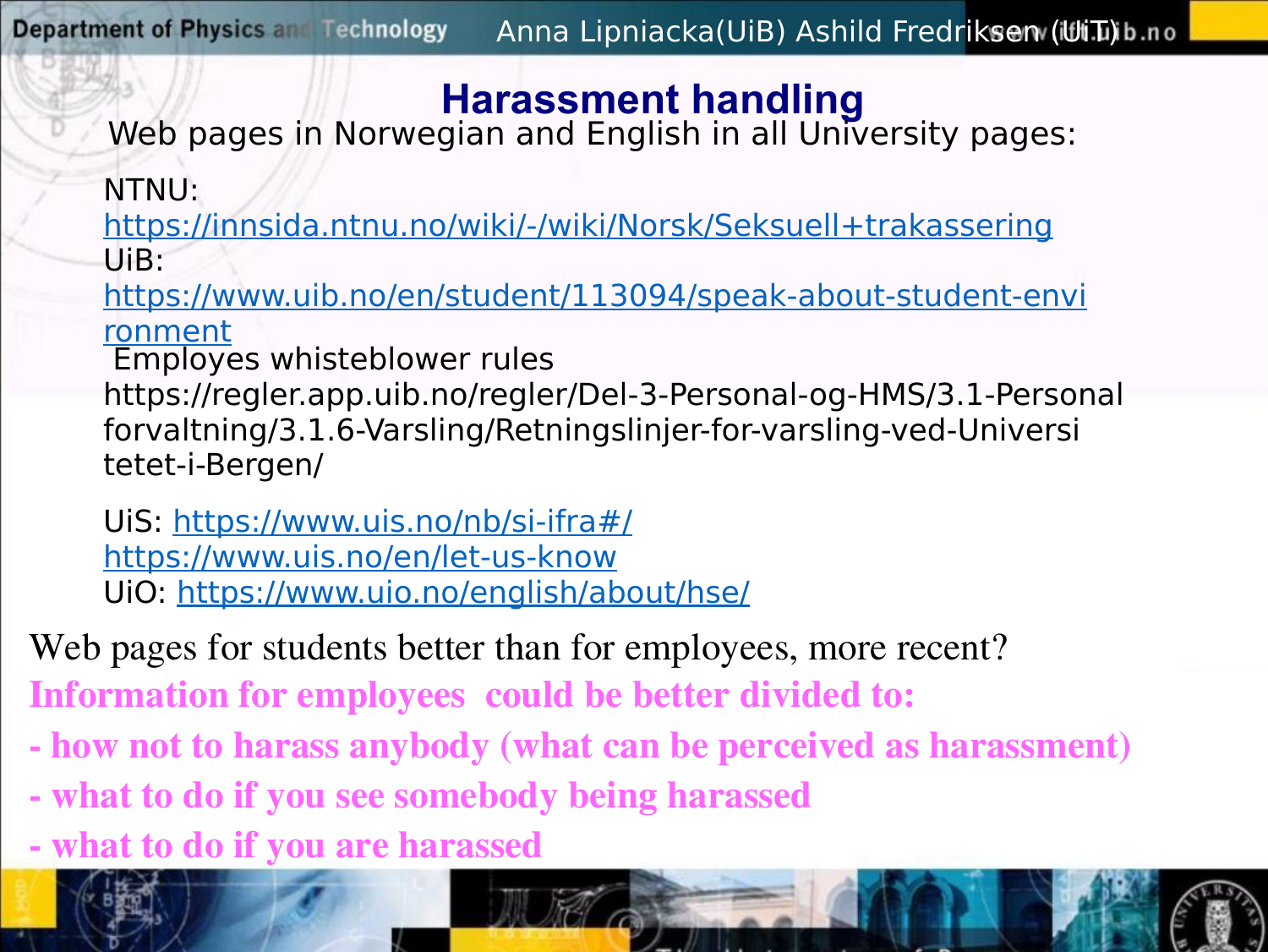## **Surveys**

National survey of harassment in academic institutions done in 2019. (#metoo wave) Concerning only last 12 months before the survey was done.

13% in average 14% of Women 10% of Men 29% of Non-binary people (looks really bad ...) Most of general mobbing  $\rightarrow$  50-59 years old mobbed by piers. Sexual harassment  $\rightarrow$  mostly PhD students. General 3%.

Results per University hard to find, except for University of Agder (11%), that has similar numbers as the average. UiB claims 12%. UiO 13%. 6 people in UiO report to have been forced to have sex.

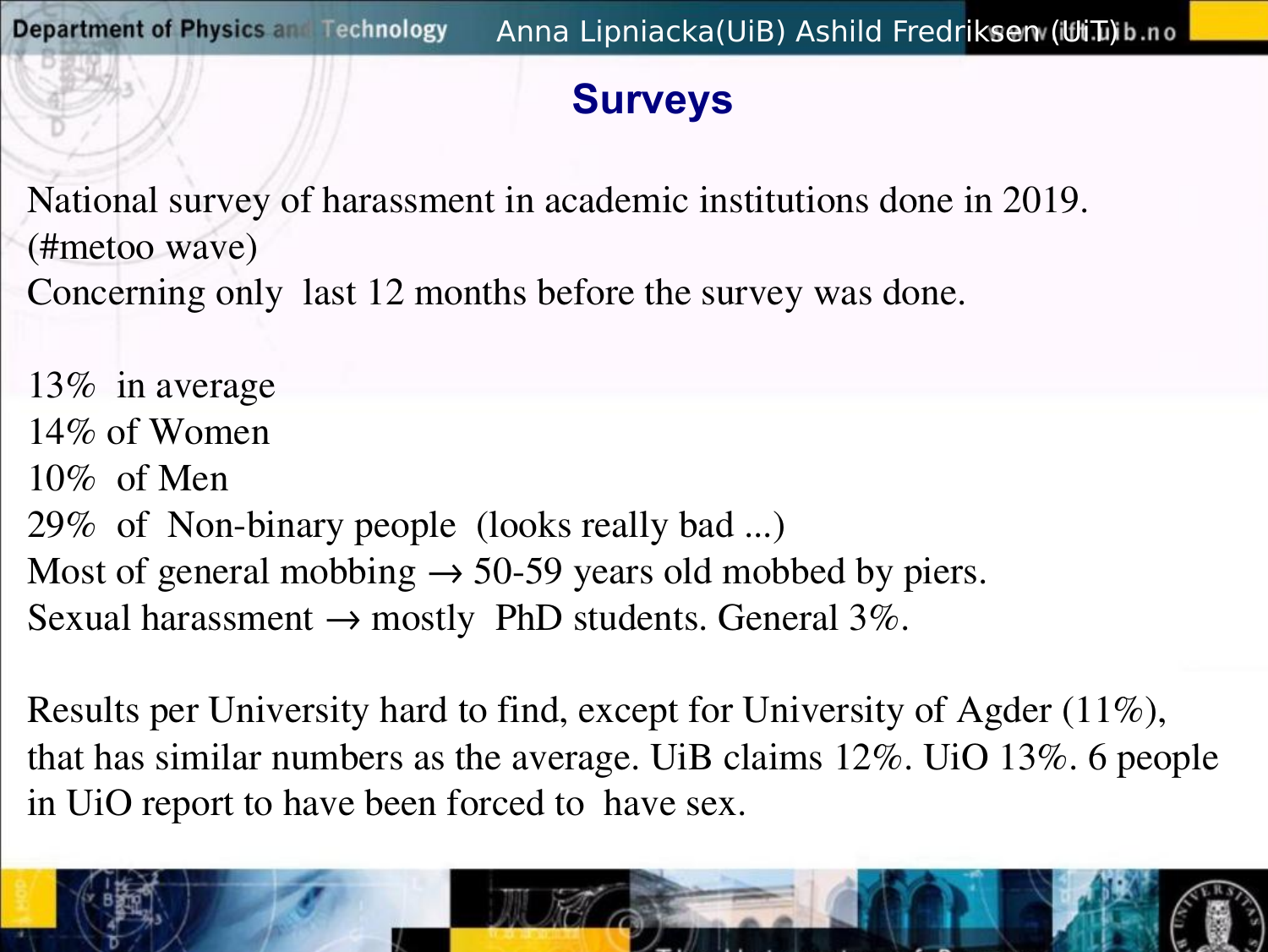## **Historical cases, examples**

In 2017 UiB president (Dag Rune Olsen) expressed a worry that sexual harassment is underreported. He did not hear of any cases.

In fact there were 11 cases ongoing- some of them grave and continuing many years, where the University did not make any clear action. Example: A professor forcing young postdocs and PhD students to share rooms with him on international travels and soliciting sex. This went on many years.

Recent case where the University took action in 2020. Associate professor photographing body-parts of students, also the students he was a master/phd supervisor of, without their knowledge. Reported in 2018 first time. Pictures had a sexualized context. In the first instance HR decided he can continue supervision. He was finally fired after long "going back and forth" and new pictures "coming up".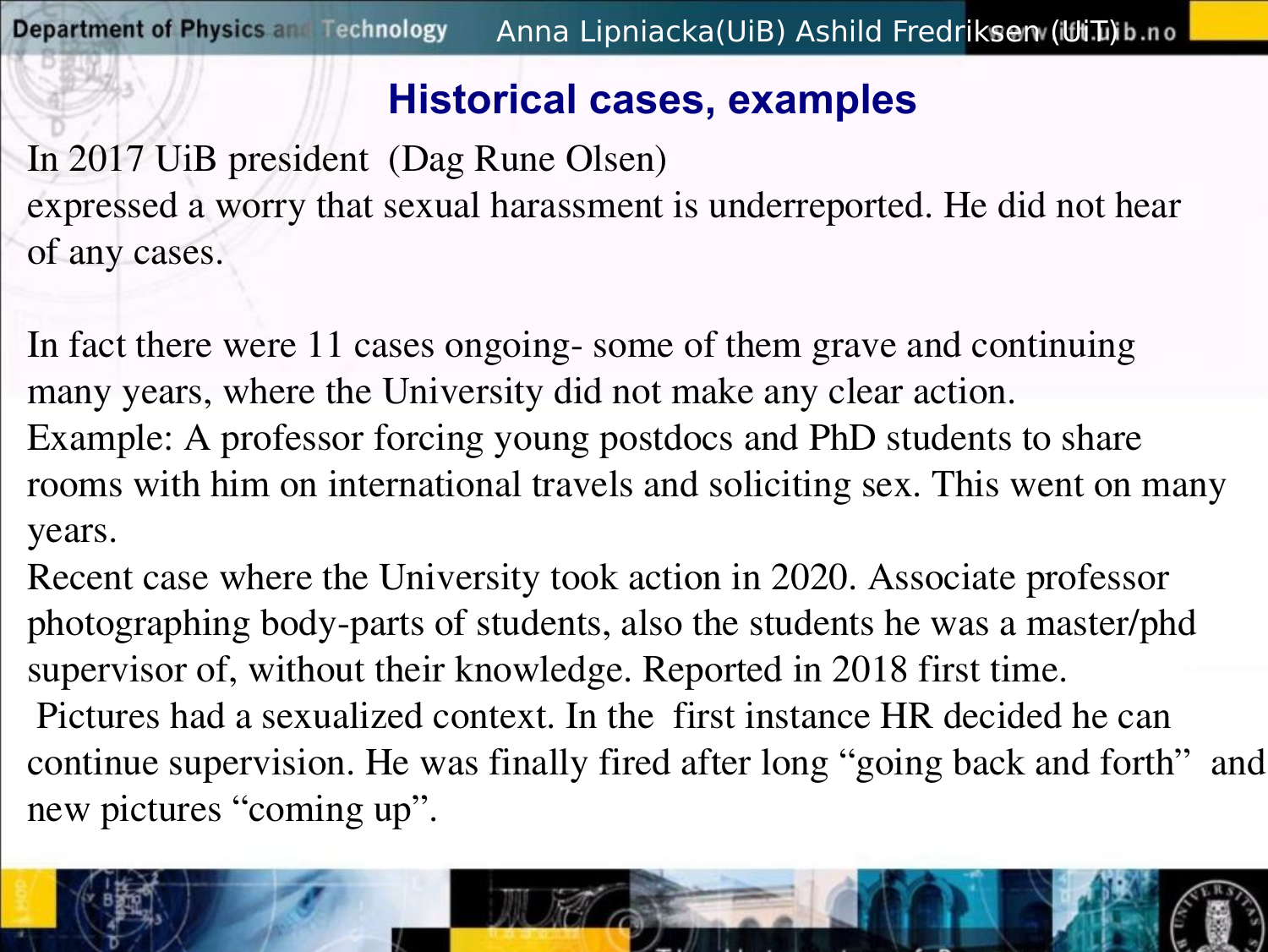## **Thank you for your attention !**